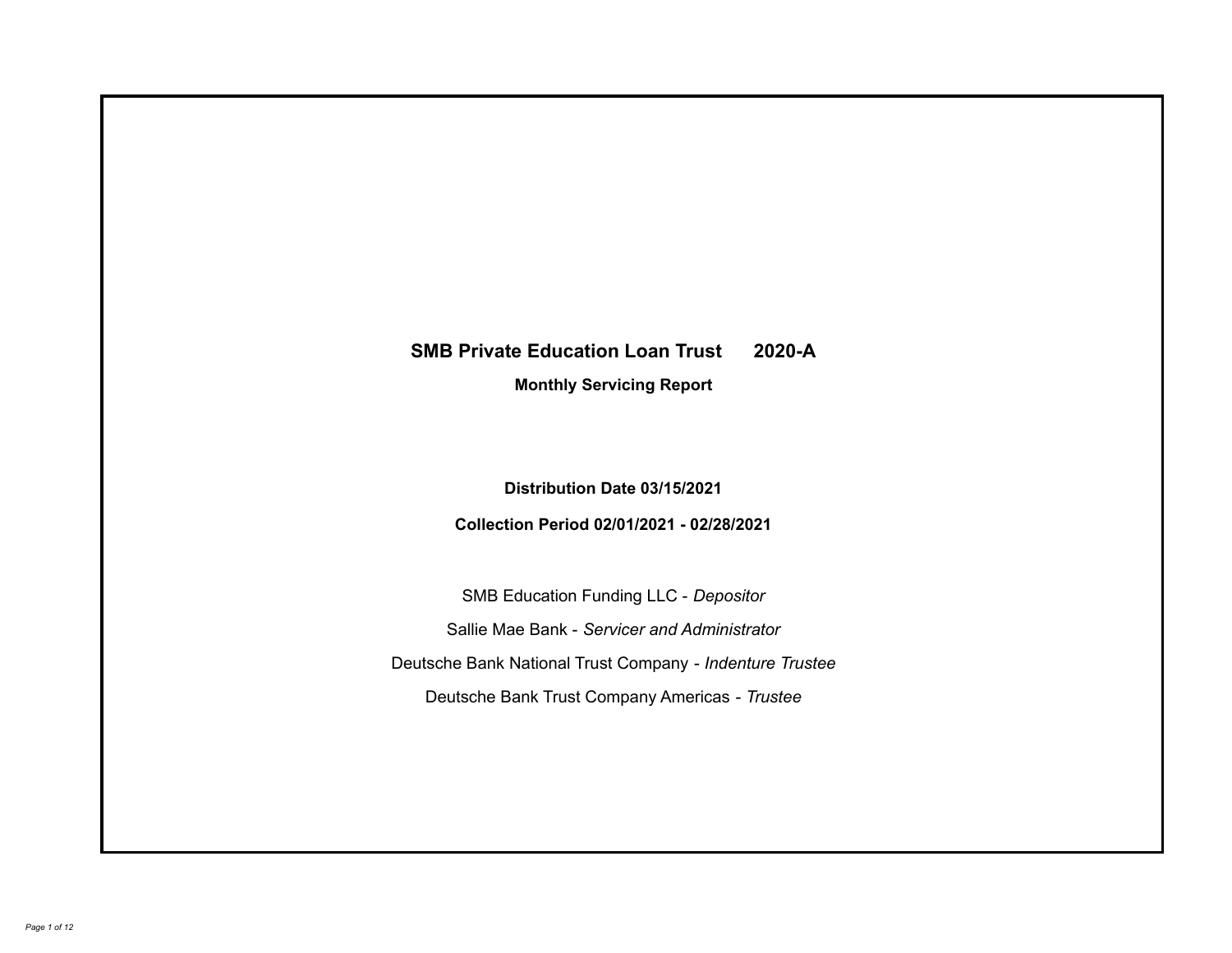A

| <b>Student Loan Portfolio Characteristics</b>                                       | <b>Settlement Date</b><br>02/12/2020 | 01/31/2021                        | 02/28/2021                        |
|-------------------------------------------------------------------------------------|--------------------------------------|-----------------------------------|-----------------------------------|
| <b>Principal Balance</b><br>Interest to be Capitalized Balance                      | \$633,058,651.76<br>43,030,628.43    | \$557,581,733.89<br>38,447,727.53 | \$548,506,473.00<br>37,891,649.29 |
| Pool Balance                                                                        | \$676,089,280.19                     | \$596,029,461.42                  | \$586,398,122.29                  |
| Weighted Average Coupon (WAC)<br>Weighted Average Remaining Term<br>Number of Loans | 9.38%<br>138.37<br>54,630            | 8.59%<br>135.76<br>48,470         | 8.53%<br>135.30<br>47,811         |
| Number of Borrowers                                                                 | 52,691                               | 46,826                            | 46,201                            |
| Pool Factor                                                                         |                                      | 0.881583955                       | 0.867338293                       |
| Since Issued Total Constant Prepayment Rate (1)                                     |                                      | 11.25%                            | 11.54%                            |

| <b>Debt Securities</b> | <b>Cusip/Isin</b> | 02/16/2021       | 03/15/2021       |
|------------------------|-------------------|------------------|------------------|
| A1                     | 78449UAA6         | \$87,558,148.16  | \$75,770,743.14  |
| A <sub>2</sub> A       | 78449UAB4         | \$320,000,000.00 | \$320,000,000.00 |
| A2B                    | 78449UAC2         | \$50,000,000.00  | \$50,000,000.00  |
|                        | 78449UAD0         | \$47,000,000.00  | \$47,000,000.00  |

| $\sim$<br>◡ | <b>Certificates</b> | Cusip/Isin | 02/16/2021 | 03/15/2021   |
|-------------|---------------------|------------|------------|--------------|
|             | Residual            | 78449UAE8  | 100,000.00 | \$100,000.00 |

| D      | <b>Account Balances</b>                          | 02/16/2021     | 03/15/2021     |
|--------|--------------------------------------------------|----------------|----------------|
|        | Reserve Account Balance                          | \$1,729,328.00 | \$1,729,328.00 |
|        |                                                  |                |                |
| -<br>- | <b>Asset / Liability</b>                         | 02/16/2021     | 03/15/2021     |
|        | $\sim$ $\sim$ $\sim$ $\sim$ $\sim$ $\sim$ $\sim$ | $4E$ $2E$ $0/$ | 4E070/         |

| Overcollateralization Percentage       | '5.35%           | 15.97%           |
|----------------------------------------|------------------|------------------|
| Specified Overcollateralization Amount | \$149,007,365.36 | \$146,599,530.57 |
| Actual Overcollateralization Amount    | \$91.471.313.26  | \$93,627,379.15  |

(1) For additional information, see 'Since Issued CPR Methodology' found on page 11 of this report.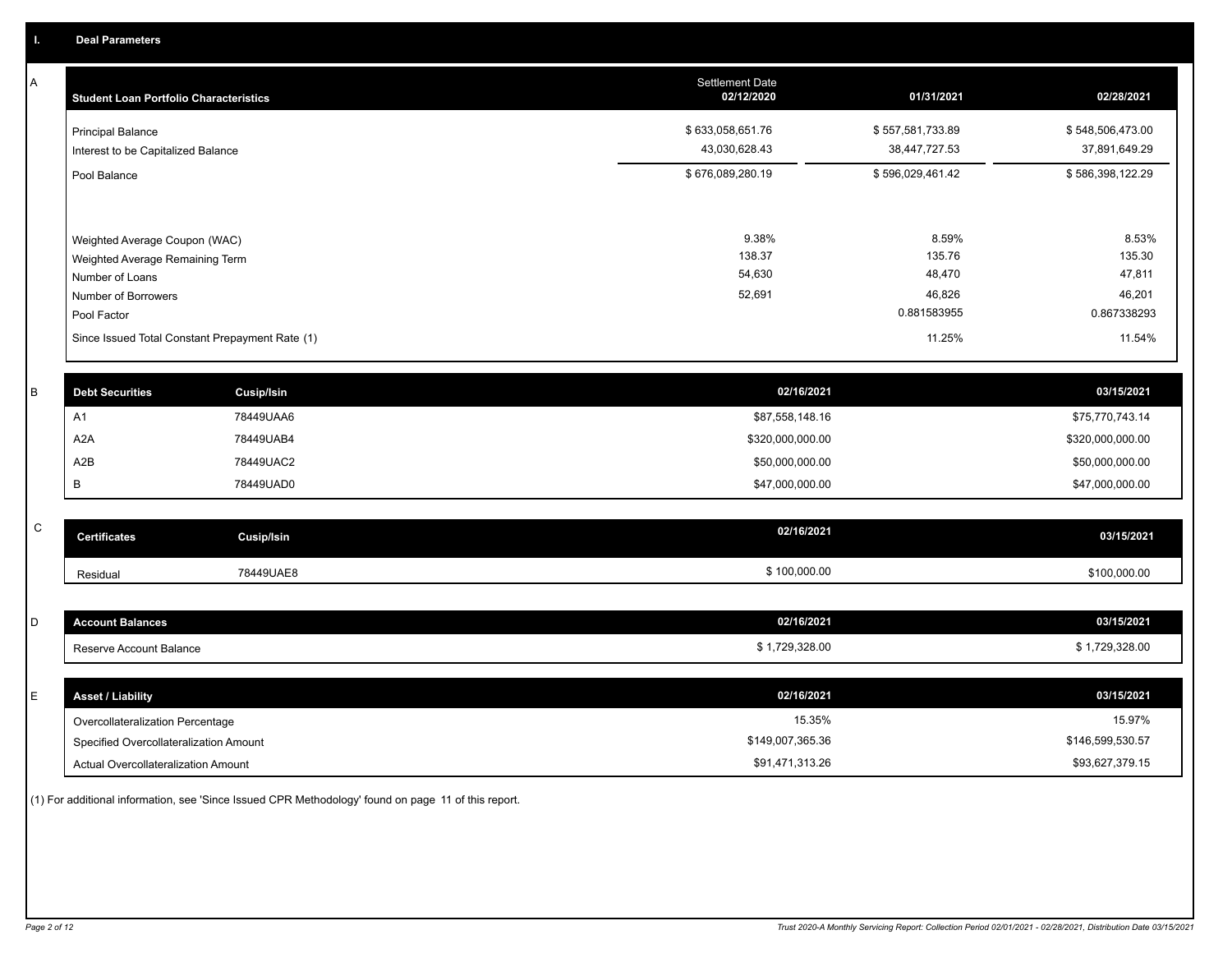| 10,136,626.29<br><b>Borrower Principal</b><br>0.00<br><b>Consolidation Activity Principal</b><br>0.00<br>Seller Principal Reimbursement<br>0.00<br>Servicer Principal Reimbursement<br>0.00<br>Delinquent Principal Purchases by Servicer<br>112,635.13<br><b>Other Principal Deposits</b><br>\$10,249,261.42<br><b>Total Principal Receipts</b><br>В<br><b>Student Loan Interest Receipts</b> |
|------------------------------------------------------------------------------------------------------------------------------------------------------------------------------------------------------------------------------------------------------------------------------------------------------------------------------------------------------------------------------------------------|
|                                                                                                                                                                                                                                                                                                                                                                                                |
|                                                                                                                                                                                                                                                                                                                                                                                                |
|                                                                                                                                                                                                                                                                                                                                                                                                |
|                                                                                                                                                                                                                                                                                                                                                                                                |
|                                                                                                                                                                                                                                                                                                                                                                                                |
|                                                                                                                                                                                                                                                                                                                                                                                                |
|                                                                                                                                                                                                                                                                                                                                                                                                |
|                                                                                                                                                                                                                                                                                                                                                                                                |
| 2,616,307.79<br><b>Borrower Interest</b>                                                                                                                                                                                                                                                                                                                                                       |
| 0.00<br><b>Consolidation Activity Interest</b>                                                                                                                                                                                                                                                                                                                                                 |
| 0.00<br>Seller Interest Reimbursement                                                                                                                                                                                                                                                                                                                                                          |
| 0.00<br>Servicer Interest Reimbursement                                                                                                                                                                                                                                                                                                                                                        |
| 0.00<br>Delinquent Interest Purchases by Servicer                                                                                                                                                                                                                                                                                                                                              |
| 4,942.49<br>Other Interest Deposits                                                                                                                                                                                                                                                                                                                                                            |
| \$2,621,250.28<br><b>Total Interest Receipts</b>                                                                                                                                                                                                                                                                                                                                               |
| \$97,266.92<br>C<br><b>Recoveries on Realized Losses</b>                                                                                                                                                                                                                                                                                                                                       |
| \$253.49<br>D<br><b>Investment Income</b>                                                                                                                                                                                                                                                                                                                                                      |
| \$0.00<br>Е<br><b>Funds Borrowed from Next Collection Period</b>                                                                                                                                                                                                                                                                                                                               |
| \$0.00<br>F.<br><b>Funds Repaid from Prior Collection Period</b>                                                                                                                                                                                                                                                                                                                               |
| \$0.00<br>G<br>Loan Sale or Purchase Proceeds                                                                                                                                                                                                                                                                                                                                                  |
| \$0.00<br>н<br><b>Initial Deposits to Distribution Account</b>                                                                                                                                                                                                                                                                                                                                 |
| \$0.00<br><b>Excess Transferred from Other Accounts</b>                                                                                                                                                                                                                                                                                                                                        |
| \$0.00<br><b>Borrower Benefit Reimbursements</b><br>J                                                                                                                                                                                                                                                                                                                                          |
| \$0.00<br>Κ<br><b>Other Deposits</b>                                                                                                                                                                                                                                                                                                                                                           |
| \$0.00<br><b>Other Fees Collected</b><br>L                                                                                                                                                                                                                                                                                                                                                     |
| \$12,968,032.11<br>М<br><b>AVAILABLE FUNDS</b>                                                                                                                                                                                                                                                                                                                                                 |
| \$1,174,000.53<br>Non-Cash Principal Activity During Collection Period<br>N                                                                                                                                                                                                                                                                                                                    |
| \$117,577.62<br>Aggregate Purchased Amounts by the Depositor, Servicer or Seller<br>O                                                                                                                                                                                                                                                                                                          |
| \$0.00<br>P<br>Aggregate Loan Substitutions                                                                                                                                                                                                                                                                                                                                                    |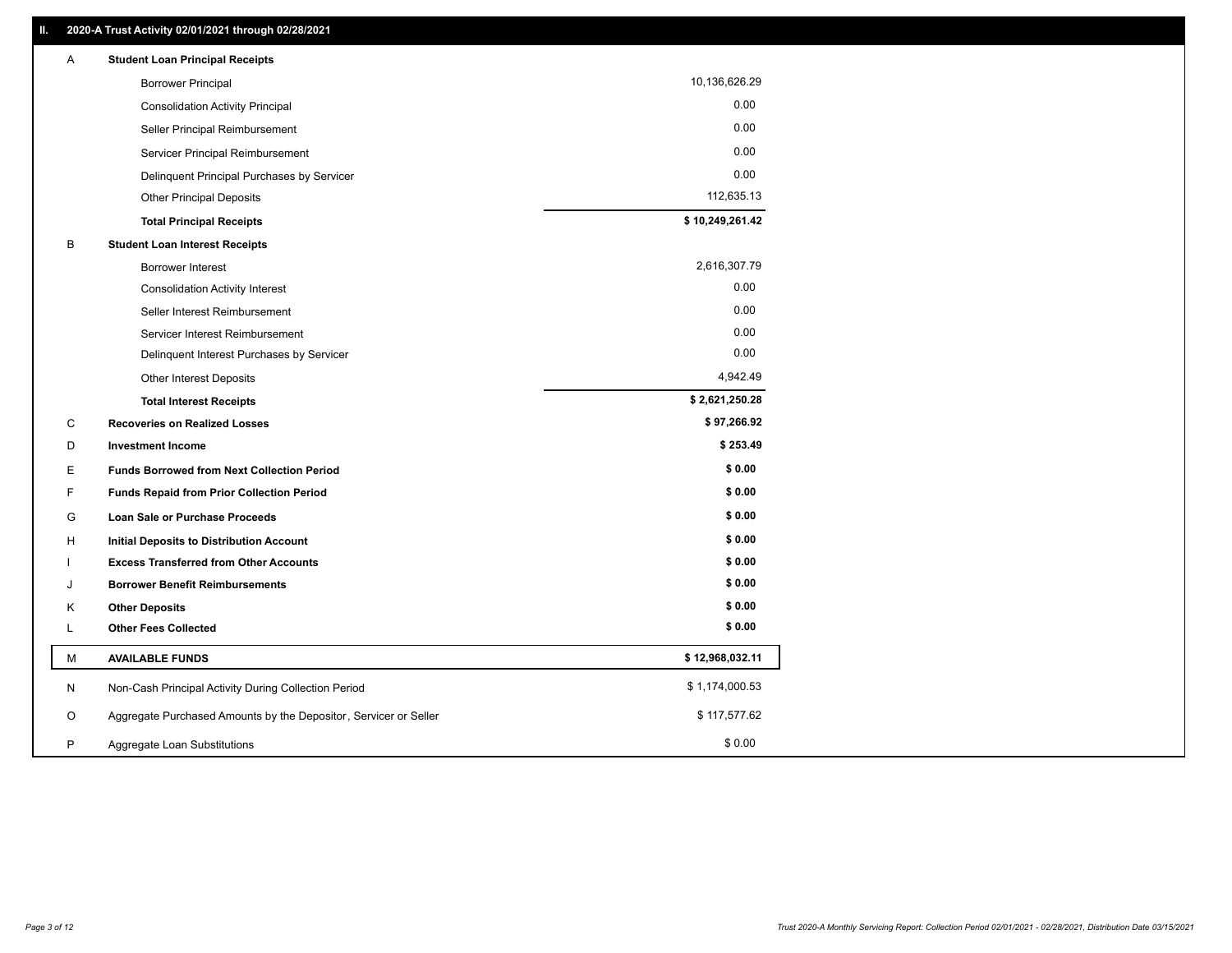|                   |                       |                          |         |                                                           | <b>Loans by Repayment Status</b> |                            |                   |         |                                                           |                |                            |
|-------------------|-----------------------|--------------------------|---------|-----------------------------------------------------------|----------------------------------|----------------------------|-------------------|---------|-----------------------------------------------------------|----------------|----------------------------|
|                   |                       |                          |         | 02/28/2021                                                |                                  |                            |                   |         | 01/31/2021                                                |                |                            |
|                   |                       | <b>Wtd Avg</b><br>Coupon | # Loans | Principal and<br><b>Interest Accrued</b><br>to Capitalize | % of Principal                   | % of Loans in<br>Repay (1) | Wtd Avg<br>Coupon | # Loans | Principal and<br><b>Interest Accrued</b><br>to Capitalize | % of Principal | % of Loans in<br>Repay (1) |
| INTERIM:          | IN SCHOOL             | 9.71%                    | 5,704   | \$82,646,881.81                                           | 14.094%                          | $-$ %                      | 9.77%             | 6,063   | \$87,343,985.85                                           | 14.654%        | $-$ %                      |
|                   | GRACE                 | 9.60%                    | 1,210   | \$17,236,587.49                                           | 2.939%                           | $-$ %                      | 9.62%             | 1,133   | \$15,899,878.05                                           | 2.668%         | $-$ %                      |
|                   | <b>DEFERMENT</b>      | 8.93%                    | 2,633   | \$33,092,364.68                                           | 5.643%                           | $-$ %                      | 8.98%             | 2,482   | \$31,422,580.02                                           | 5.272%         | $-$ %                      |
| <b>REPAYMENT:</b> | <b>CURRENT</b>        | 8.20%                    | 36,267  | \$423,377,810.45                                          | 72.200%                          | 93.374%                    | 8.25%             | 36,517  | \$427,507,260.86                                          | 71.726%        | 92.662%                    |
|                   | 31-60 DAYS DELINQUENT | 8.97%                    | 413     | \$6,205,956.44                                            | 1.058%                           | 1.369%                     | 9.10%             | 429     | \$6,041,092.66                                            | 1.014%         | 1.309%                     |
|                   | 61-90 DAYS DELINQUENT | 8.47%                    | 200     | \$2,820,131.76                                            | 0.481%                           | 0.622%                     | 8.54%             | 189     | \$2,733,749.76                                            | 0.459%         | 0.593%                     |
|                   | > 90 DAYS DELINQUENT  | 8.72%                    | 104     | \$1,610,507.33                                            | 0.275%                           | 0.355%                     | 9.46%             | 138     | \$2,054,154.10                                            | 0.345%         | 0.445%                     |
|                   | <b>FORBEARANCE</b>    | 8.70%                    | 1,280   | \$19,407,882.33                                           | 3.310%                           | 4.280%                     | 8.90%             | 1,519   | \$23,026,760.12                                           | 3.863%         | 4.991%                     |
| <b>TOTAL</b>      |                       |                          | 47,811  | \$586,398,122.29                                          | 100.00%                          | 100.00%                    |                   | 48,470  | \$596,029,461.42                                          | 100.00%        | 100.00%                    |

Percentages may not total 100% due to rounding  $\pmb{\ast}$ 

1 Loans classified in "Repayment" include any loan for which interim interest only, \$25 fixed payments or full principal and interest payments are due.

|                 |                                                                                                                              |                          |         |                                                           | <b>Loans by Borrower Status</b> |                                |                          |         |                                                                  |                |                                |
|-----------------|------------------------------------------------------------------------------------------------------------------------------|--------------------------|---------|-----------------------------------------------------------|---------------------------------|--------------------------------|--------------------------|---------|------------------------------------------------------------------|----------------|--------------------------------|
|                 |                                                                                                                              |                          |         | 02/28/2021                                                |                                 |                                |                          |         | 01/31/2021                                                       |                |                                |
|                 |                                                                                                                              | <b>Wtd Avg</b><br>Coupon | # Loans | Principal and<br><b>Interest Accrued</b><br>to Capitalize | % of Principal                  | % of Loans in<br>P&I Repay (2) | <b>Wtd Avg</b><br>Coupon | # Loans | <b>Principal and</b><br><b>Interest Accrued</b><br>to Capitalize | % of Principal | % of Loans in<br>P&I Repay (2) |
| <b>INTERIM:</b> | IN SCHOOL                                                                                                                    | 9.17%                    | 11,931  | \$174,293,970.87                                          | 29.723%                         | $-$ %                          | 9.23%                    | 12,632  | \$183,578,689.24                                                 | 30.800%        | $-$ %                          |
|                 | <b>GRACE</b>                                                                                                                 | 9.14%                    | 2,513   | \$35,257,455.88                                           | 6.013%                          | $-$ %                          | 9.12%                    | 2,354   | \$32,793,793.40                                                  | 5.502%         | $-$ %                          |
|                 | <b>DEFERMENT</b>                                                                                                             | 8.56%                    | 4,848   | \$59,966,463.81                                           | 10.226%                         | $-$ %                          | 8.60%                    | 4,562   | \$56,612,075.77                                                  | 9.498%         | $-$ %                          |
| P&I REPAYMENT:  | <b>CURRENT</b>                                                                                                               | 8.03%                    | 26,572  | \$287,571,397.80                                          | 49.040%                         | 90.751%                        | 8.09%                    | 26,706  | \$290,094,158.71                                                 | 48.671%        | 89.800%                        |
|                 | 31-60 DAYS DELINQUENT                                                                                                        | 8.90%                    | 380     | \$5,720,841.91                                            | 0.976%                          | 1.805%                         | 9.03%                    | 393     | \$5,499,277.94                                                   | 0.923%         | 1.702%                         |
|                 | 61-90 DAYS DELINQUENT                                                                                                        | 8.43%                    | 189     | \$2,653,925.16                                            | 0.453%                          | 0.838%                         | 8.41%                    | 174     | \$2,518,047.85                                                   | 0.422%         | 0.779%                         |
|                 | > 90 DAYS DELINQUENT                                                                                                         | 8.69%                    | 98      | \$1,526,184.53                                            | 0.260%                          | 0.482%                         | 9.50%                    | 130     | \$1,906,658.39                                                   | 0.320%         | 0.590%                         |
|                 | <b>FORBEARANCE</b>                                                                                                           | 8.70%                    | 1,280   | \$19,407,882.33                                           | 3.310%                          | 6.125%                         | 8.90%                    | 1,519   | \$23,026,760.12                                                  | 3.863%         | 7.128%                         |
| <b>TOTAL</b>    |                                                                                                                              |                          | 47,811  | \$586,398,122.29                                          | 100.00%                         | 100.00%                        |                          | 48,470  | \$596,029,461.42                                                 | 100.00%        | 100.00%                        |
|                 | Percentages may not total 100% due to rounding                                                                               |                          |         |                                                           |                                 |                                |                          |         |                                                                  |                |                                |
|                 | 2 Loans classified in "P&I Repayment" includes only those loans for which scheduled principal and interest payments are due. |                          |         |                                                           |                                 |                                |                          |         |                                                                  |                |                                |

To conform with company standard reporting these sections now include Princial and Interest Accrued to Capitalize .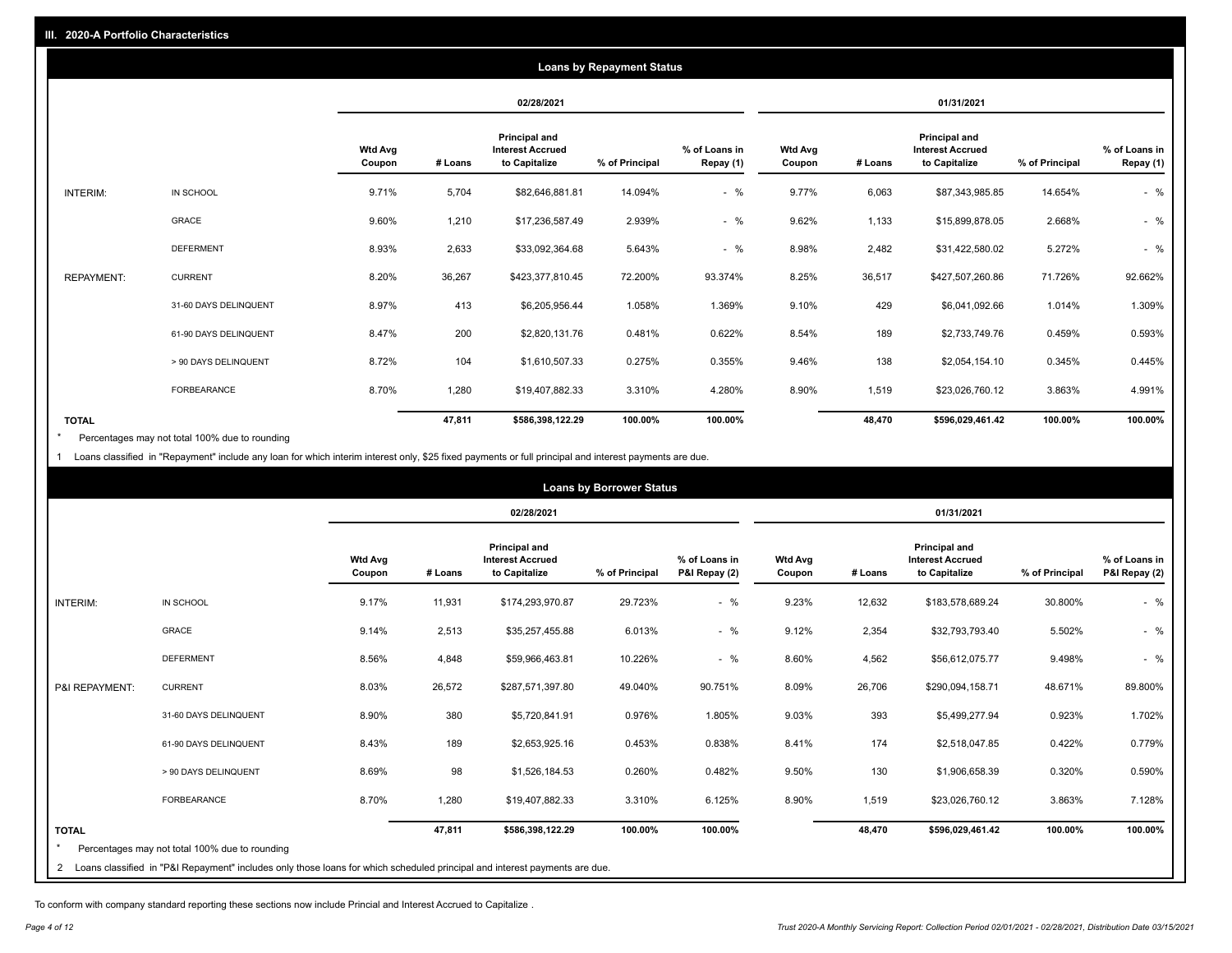| \$586,398,122.29<br>\$596,029,461.42<br>Pool Balance<br>47,811<br>48,470<br>Total # Loans<br>46,201<br>46,826<br>Total # Borrowers<br>8.53%<br>8.59%<br>Weighted Average Coupon<br>135.30<br>135.76<br>Weighted Average Remaining Term<br>92.7%<br>92.7%<br>Percent of Pool - Cosigned<br>7.3%<br>7.3%<br>Percent of Pool - Non Cosigned<br>\$3,595,171.17<br>\$4,061,939.29<br>Borrower Interest Accrued for Period<br>\$41,865,607.09<br>\$42,665,291.81<br>Outstanding Borrower Interest Accrued<br>\$533,279.49<br>\$691,418.28<br>Gross Principal Realized Loss - Periodic *<br>\$5,054,015.99<br>\$4,520,736.50<br>Gross Principal Realized Loss - Cumulative *<br>\$97,266.92<br>\$61,441.32<br>Recoveries on Realized Losses - Periodic<br>\$343,146.43<br>\$245,879.51<br>Recoveries on Realized Losses - Cumulative<br>\$436,012.57<br>\$629,976.96<br>Net Losses - Periodic<br>\$4,710,869.56<br>\$4,274,856.99<br>Net Losses - Cumulative<br>\$1,708,465.24<br>\$905,720.65<br>Non-Cash Principal Activity - Capitalized Interest<br>11.54%<br>11.25%<br>Since Issued Total Constant Prepayment Rate (CPR) (1)<br>\$0.00<br>\$0.00<br><b>Loan Substitutions</b><br>\$0.00<br>\$0.00<br><b>Cumulative Loan Substitutions</b><br>\$0.00<br>\$0.00<br><b>Unpaid Servicing Fees</b><br>\$0.00<br>\$0.00<br><b>Unpaid Administration Fees</b><br>\$0.00<br>\$0.00<br><b>Unpaid Carryover Servicing Fees</b><br>\$0.00<br>\$0.00<br>Note Interest Shortfall<br>\$16,044,605.09<br>Loans in Modification<br>\$16,155,166.33<br>5.43%<br>5.35%<br>% of Loans in Modification as a % of Loans in Repayment (P&I)<br>% Annualized Gross Principal Realized Loss - Periodic as a %<br>2.15%<br>2.77%<br>of Loans in Repayment (P&I) * 12<br>% Gross Principal Realized Loss - Cumulative as a % of<br>Original Pool Balance<br>0.75%<br>0.67% | 2/28/2021 | 1/31/2021 |  |
|------------------------------------------------------------------------------------------------------------------------------------------------------------------------------------------------------------------------------------------------------------------------------------------------------------------------------------------------------------------------------------------------------------------------------------------------------------------------------------------------------------------------------------------------------------------------------------------------------------------------------------------------------------------------------------------------------------------------------------------------------------------------------------------------------------------------------------------------------------------------------------------------------------------------------------------------------------------------------------------------------------------------------------------------------------------------------------------------------------------------------------------------------------------------------------------------------------------------------------------------------------------------------------------------------------------------------------------------------------------------------------------------------------------------------------------------------------------------------------------------------------------------------------------------------------------------------------------------------------------------------------------------------------------------------------------------------------------------------------------------------------------------------------------------------------------------------------------------|-----------|-----------|--|
|                                                                                                                                                                                                                                                                                                                                                                                                                                                                                                                                                                                                                                                                                                                                                                                                                                                                                                                                                                                                                                                                                                                                                                                                                                                                                                                                                                                                                                                                                                                                                                                                                                                                                                                                                                                                                                                |           |           |  |
|                                                                                                                                                                                                                                                                                                                                                                                                                                                                                                                                                                                                                                                                                                                                                                                                                                                                                                                                                                                                                                                                                                                                                                                                                                                                                                                                                                                                                                                                                                                                                                                                                                                                                                                                                                                                                                                |           |           |  |
|                                                                                                                                                                                                                                                                                                                                                                                                                                                                                                                                                                                                                                                                                                                                                                                                                                                                                                                                                                                                                                                                                                                                                                                                                                                                                                                                                                                                                                                                                                                                                                                                                                                                                                                                                                                                                                                |           |           |  |
|                                                                                                                                                                                                                                                                                                                                                                                                                                                                                                                                                                                                                                                                                                                                                                                                                                                                                                                                                                                                                                                                                                                                                                                                                                                                                                                                                                                                                                                                                                                                                                                                                                                                                                                                                                                                                                                |           |           |  |
|                                                                                                                                                                                                                                                                                                                                                                                                                                                                                                                                                                                                                                                                                                                                                                                                                                                                                                                                                                                                                                                                                                                                                                                                                                                                                                                                                                                                                                                                                                                                                                                                                                                                                                                                                                                                                                                |           |           |  |
|                                                                                                                                                                                                                                                                                                                                                                                                                                                                                                                                                                                                                                                                                                                                                                                                                                                                                                                                                                                                                                                                                                                                                                                                                                                                                                                                                                                                                                                                                                                                                                                                                                                                                                                                                                                                                                                |           |           |  |
|                                                                                                                                                                                                                                                                                                                                                                                                                                                                                                                                                                                                                                                                                                                                                                                                                                                                                                                                                                                                                                                                                                                                                                                                                                                                                                                                                                                                                                                                                                                                                                                                                                                                                                                                                                                                                                                |           |           |  |
|                                                                                                                                                                                                                                                                                                                                                                                                                                                                                                                                                                                                                                                                                                                                                                                                                                                                                                                                                                                                                                                                                                                                                                                                                                                                                                                                                                                                                                                                                                                                                                                                                                                                                                                                                                                                                                                |           |           |  |
|                                                                                                                                                                                                                                                                                                                                                                                                                                                                                                                                                                                                                                                                                                                                                                                                                                                                                                                                                                                                                                                                                                                                                                                                                                                                                                                                                                                                                                                                                                                                                                                                                                                                                                                                                                                                                                                |           |           |  |
|                                                                                                                                                                                                                                                                                                                                                                                                                                                                                                                                                                                                                                                                                                                                                                                                                                                                                                                                                                                                                                                                                                                                                                                                                                                                                                                                                                                                                                                                                                                                                                                                                                                                                                                                                                                                                                                |           |           |  |
|                                                                                                                                                                                                                                                                                                                                                                                                                                                                                                                                                                                                                                                                                                                                                                                                                                                                                                                                                                                                                                                                                                                                                                                                                                                                                                                                                                                                                                                                                                                                                                                                                                                                                                                                                                                                                                                |           |           |  |
|                                                                                                                                                                                                                                                                                                                                                                                                                                                                                                                                                                                                                                                                                                                                                                                                                                                                                                                                                                                                                                                                                                                                                                                                                                                                                                                                                                                                                                                                                                                                                                                                                                                                                                                                                                                                                                                |           |           |  |
|                                                                                                                                                                                                                                                                                                                                                                                                                                                                                                                                                                                                                                                                                                                                                                                                                                                                                                                                                                                                                                                                                                                                                                                                                                                                                                                                                                                                                                                                                                                                                                                                                                                                                                                                                                                                                                                |           |           |  |
|                                                                                                                                                                                                                                                                                                                                                                                                                                                                                                                                                                                                                                                                                                                                                                                                                                                                                                                                                                                                                                                                                                                                                                                                                                                                                                                                                                                                                                                                                                                                                                                                                                                                                                                                                                                                                                                |           |           |  |
|                                                                                                                                                                                                                                                                                                                                                                                                                                                                                                                                                                                                                                                                                                                                                                                                                                                                                                                                                                                                                                                                                                                                                                                                                                                                                                                                                                                                                                                                                                                                                                                                                                                                                                                                                                                                                                                |           |           |  |
|                                                                                                                                                                                                                                                                                                                                                                                                                                                                                                                                                                                                                                                                                                                                                                                                                                                                                                                                                                                                                                                                                                                                                                                                                                                                                                                                                                                                                                                                                                                                                                                                                                                                                                                                                                                                                                                |           |           |  |
|                                                                                                                                                                                                                                                                                                                                                                                                                                                                                                                                                                                                                                                                                                                                                                                                                                                                                                                                                                                                                                                                                                                                                                                                                                                                                                                                                                                                                                                                                                                                                                                                                                                                                                                                                                                                                                                |           |           |  |
|                                                                                                                                                                                                                                                                                                                                                                                                                                                                                                                                                                                                                                                                                                                                                                                                                                                                                                                                                                                                                                                                                                                                                                                                                                                                                                                                                                                                                                                                                                                                                                                                                                                                                                                                                                                                                                                |           |           |  |
|                                                                                                                                                                                                                                                                                                                                                                                                                                                                                                                                                                                                                                                                                                                                                                                                                                                                                                                                                                                                                                                                                                                                                                                                                                                                                                                                                                                                                                                                                                                                                                                                                                                                                                                                                                                                                                                |           |           |  |
|                                                                                                                                                                                                                                                                                                                                                                                                                                                                                                                                                                                                                                                                                                                                                                                                                                                                                                                                                                                                                                                                                                                                                                                                                                                                                                                                                                                                                                                                                                                                                                                                                                                                                                                                                                                                                                                |           |           |  |
|                                                                                                                                                                                                                                                                                                                                                                                                                                                                                                                                                                                                                                                                                                                                                                                                                                                                                                                                                                                                                                                                                                                                                                                                                                                                                                                                                                                                                                                                                                                                                                                                                                                                                                                                                                                                                                                |           |           |  |
|                                                                                                                                                                                                                                                                                                                                                                                                                                                                                                                                                                                                                                                                                                                                                                                                                                                                                                                                                                                                                                                                                                                                                                                                                                                                                                                                                                                                                                                                                                                                                                                                                                                                                                                                                                                                                                                |           |           |  |
|                                                                                                                                                                                                                                                                                                                                                                                                                                                                                                                                                                                                                                                                                                                                                                                                                                                                                                                                                                                                                                                                                                                                                                                                                                                                                                                                                                                                                                                                                                                                                                                                                                                                                                                                                                                                                                                |           |           |  |
|                                                                                                                                                                                                                                                                                                                                                                                                                                                                                                                                                                                                                                                                                                                                                                                                                                                                                                                                                                                                                                                                                                                                                                                                                                                                                                                                                                                                                                                                                                                                                                                                                                                                                                                                                                                                                                                |           |           |  |
|                                                                                                                                                                                                                                                                                                                                                                                                                                                                                                                                                                                                                                                                                                                                                                                                                                                                                                                                                                                                                                                                                                                                                                                                                                                                                                                                                                                                                                                                                                                                                                                                                                                                                                                                                                                                                                                |           |           |  |
|                                                                                                                                                                                                                                                                                                                                                                                                                                                                                                                                                                                                                                                                                                                                                                                                                                                                                                                                                                                                                                                                                                                                                                                                                                                                                                                                                                                                                                                                                                                                                                                                                                                                                                                                                                                                                                                |           |           |  |
|                                                                                                                                                                                                                                                                                                                                                                                                                                                                                                                                                                                                                                                                                                                                                                                                                                                                                                                                                                                                                                                                                                                                                                                                                                                                                                                                                                                                                                                                                                                                                                                                                                                                                                                                                                                                                                                |           |           |  |
|                                                                                                                                                                                                                                                                                                                                                                                                                                                                                                                                                                                                                                                                                                                                                                                                                                                                                                                                                                                                                                                                                                                                                                                                                                                                                                                                                                                                                                                                                                                                                                                                                                                                                                                                                                                                                                                |           |           |  |

\* In accordance with the Servicer's current policies and procedures, after September 1, 2017 loans subject to bankruptcy claims generally will not be reported as a charged- off unless and until they are delinquent for 120

(1) For additional information, see 'Since Issued CPR Methodology' found on page 11 of this report.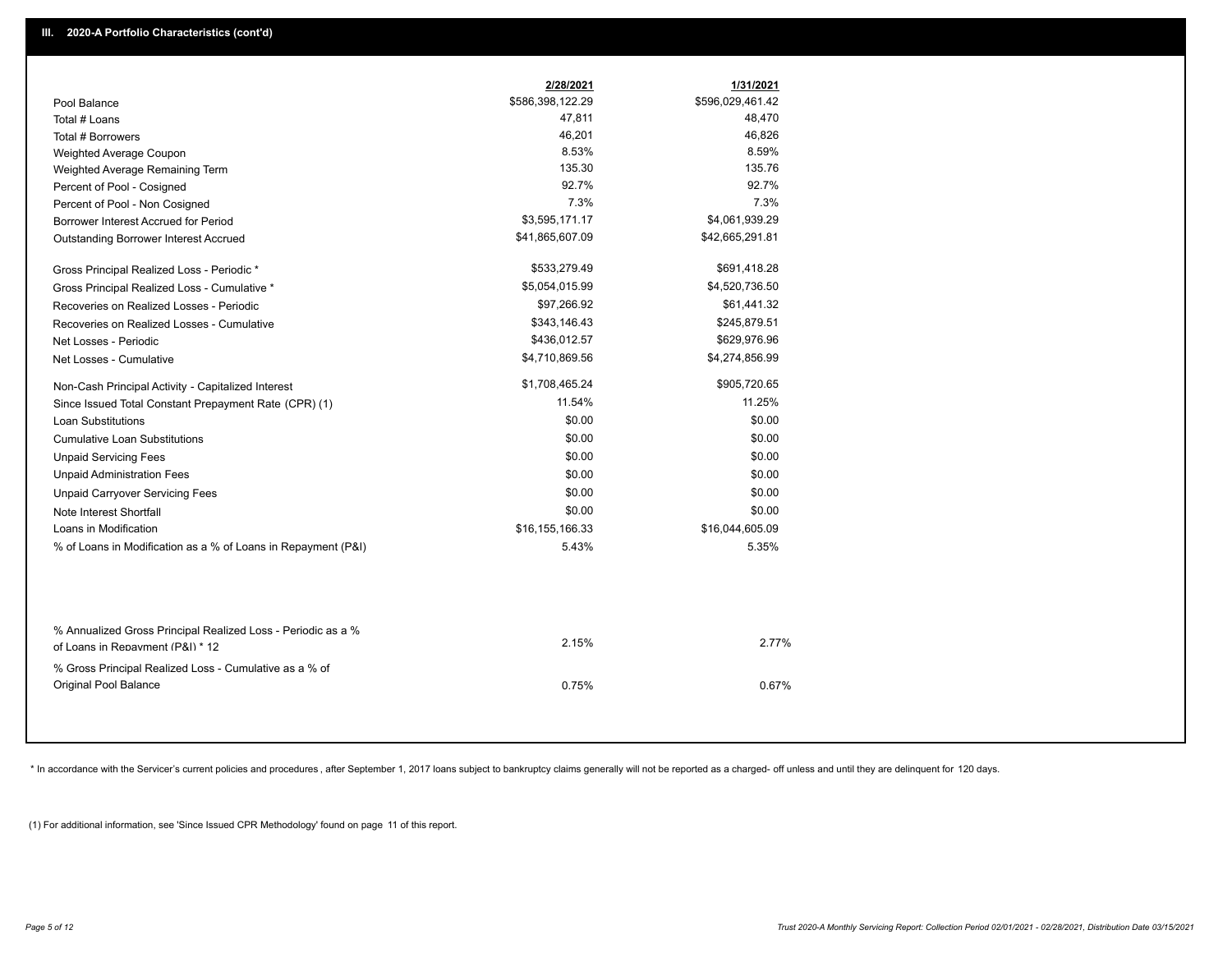## **Loan Program**

A

|                                    | Weighted<br>Average | # LOANS | <b>\$ AMOUNT</b> | $%$ *     |
|------------------------------------|---------------------|---------|------------------|-----------|
| - Smart Option Interest-Only Loans | 7.40%               | 12.103  | \$114,014,088.31 | 19.443%   |
| - Smart Option Fixed Pay Loans     | 8.57%               | 12,101  | \$182,172,808.06 | 31.066%   |
| - Smart Option Deferred Loans      | 8.94%               | 23,607  | \$290,211,225.92 | 49.490%   |
| - Other Loan Programs              | $0.00\%$            | 0       | \$0.00           | $0.000\%$ |
| <b>Total</b>                       | 8.53%               | 47,811  | \$586,398,122.29 | 100.000%  |

\* Percentages may not total 100% due to rounding

B

C

**Index Type**

|                       | Weighted<br>Average | # LOANS | <b>\$ AMOUNT</b> | $%$ *    |
|-----------------------|---------------------|---------|------------------|----------|
| - Fixed Rate Loans    | 9.61%               | 19,725  | \$254,991,664.29 | 43.484%  |
| - LIBOR Indexed Loans | 7.69%               | 28,086  | \$331,406,458.00 | 56.516%  |
| - Other Index Rates   | $0.00\%$            |         | \$0.00           | 0.000%   |
| <b>Total</b>          | 8.53%               | 47,811  | \$586,398,122.29 | 100.000% |

\* Percentages may not total 100% due to rounding

# **Weighted Average Recent FICO**

| $0 - 639$            | 2,560  | \$30,097,932.84  | 5.133%   |
|----------------------|--------|------------------|----------|
|                      |        |                  |          |
| 640 - 669            | 2,622  | \$30,995,315.07  | 5.286%   |
| 670 - 699            | 5,436  | \$68,070,045.86  | 11.608%  |
| 700 - 739            | 10,484 | \$130,352,177.76 | 22.229%  |
| $740 +$              | 26,709 | \$326,882,650.76 | 55.744%  |
| $N/A$ <sub>(1)</sub> | 0      | \$0.00           | 0.000%   |
| <b>Total</b>         | 47,811 | \$586,398,122.29 | 100.000% |

To conform with company standard reporting these sections now include Princial and Interest Accrued to Capitalize .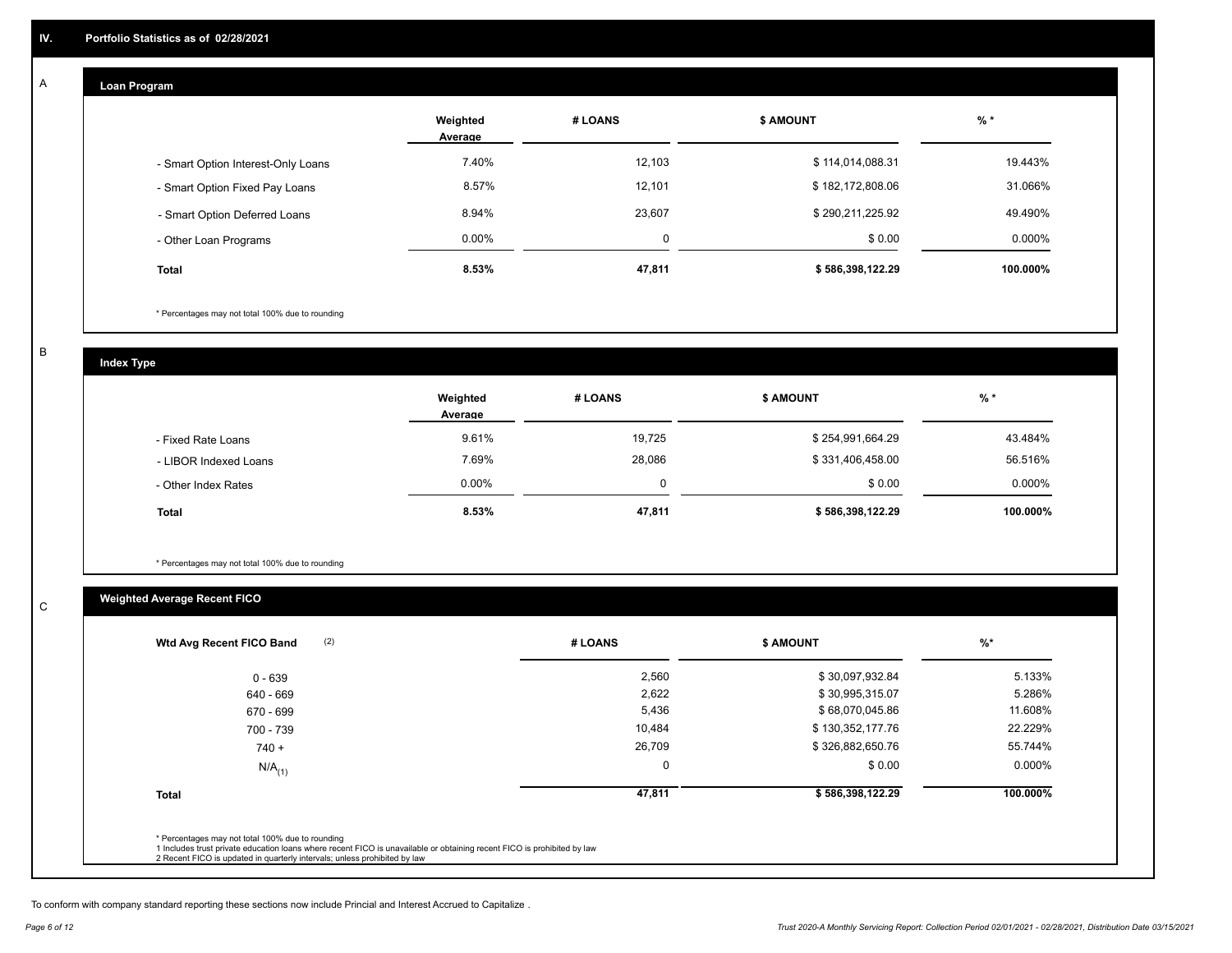| V. |       | 2020-A Reserve Account and Principal Distribution Calculations                       |                  |  |
|----|-------|--------------------------------------------------------------------------------------|------------------|--|
| А. |       | <b>Reserve Account</b>                                                               |                  |  |
|    |       | Specified Reserve Account Balance                                                    | \$1,729,328.00   |  |
|    |       | <b>Actual Reserve Account Balance</b>                                                | \$1,729,328.00   |  |
| В. |       | <b>Principal Distribution Amount</b>                                                 |                  |  |
|    | i.    | <b>Class A Notes Outstanding</b>                                                     | \$457,558,148.16 |  |
|    | ii.   | Pool Balance                                                                         | \$586,398,122.29 |  |
|    | iii.  | First Priority Principal Distribution Amount (i - ii)                                | \$0.00           |  |
|    | iv.   | Class A and B Notes Outstanding                                                      | \$504,558,148.16 |  |
|    | ۷.    | First Priority Principal Distribution Amount                                         | \$0.00           |  |
|    | vi.   | Pool Balance                                                                         | \$586,398,122.29 |  |
|    | vii.  | Specified Overcollateralization Amount                                               | \$146,599,530.57 |  |
|    | viii. | Regular Principal Distribution Amount (if (iv > 0, (iv - v) - (vi - vii))            | \$64,759,556.44  |  |
|    | ix.   | Pool Balance                                                                         | \$586,398,122.29 |  |
|    | х.    | 10% of Initial Pool Balance                                                          | \$67,608,928.02  |  |
|    | xi.   | First Priority Principal Distribution Amount                                         | \$0.00           |  |
|    | xii.  | Regular Principal Distribution Amount                                                | \$64,759,556.44  |  |
|    | xiii. | Available Funds (after payment of waterfall items A through I)                       | \$0.00           |  |
|    |       | xiv. Additional Principal Distribution Amount (if(vi <= x,min(xiii, vi - xi - xii))) | \$0.00           |  |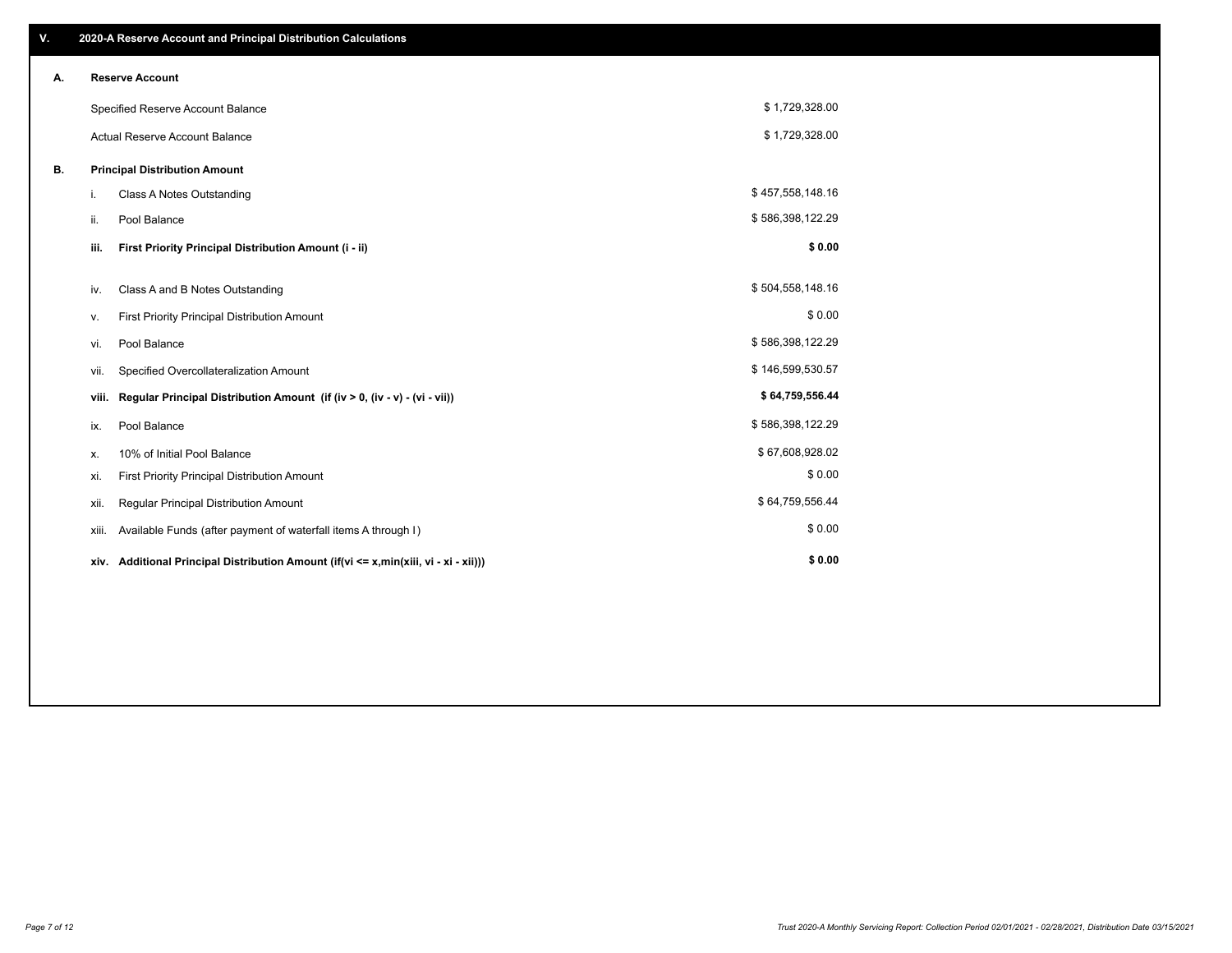|    |                                                         | Paid            | <b>Funds Balance</b> |
|----|---------------------------------------------------------|-----------------|----------------------|
|    | <b>Total Available Funds</b>                            |                 | \$12,968,032.11      |
| A  | <b>Trustee Fees</b>                                     | \$0.00          | \$12,968,032.11      |
| B  | <b>Servicing Fees</b>                                   | \$371,721.16    | \$12,596,310.95      |
| C  | i. Administration Fees                                  | \$8,333.00      | \$12,587,977.95      |
|    | ii. Unreimbursed Administrator Advances plus any Unpaid | \$26,000.00     | \$12,561,977.95      |
| D  | Class A Noteholders Interest Distribution Amount        | \$657,072.93    | \$11,904,905.02      |
| E. | First Priority Principal Payment                        | \$0.00          | \$11,904,905.02      |
| F. | Class B Noteholders Interest Distribution Amount        | \$117,500.00    | \$11,787,405.02      |
| G  | Reinstatement Reserve Account                           | \$0.00          | \$11,787,405.02      |
| H  | Regular Principal Distribution                          | \$11,787,405.02 | \$0.00               |
|    | <b>Carryover Servicing Fees</b>                         | \$0.00          | \$0.00               |
| J  | Additional Principal Distribution Amount                | \$0.00          | \$0.00               |
| K  | Unpaid Expenses of Trustee                              | \$0.00          | \$0.00               |
| L. | Unpaid Expenses of Administrator                        | \$0.00          | \$0.00               |
| М  | Remaining Funds to the Residual Certificateholders      | \$0.00          | \$0.00               |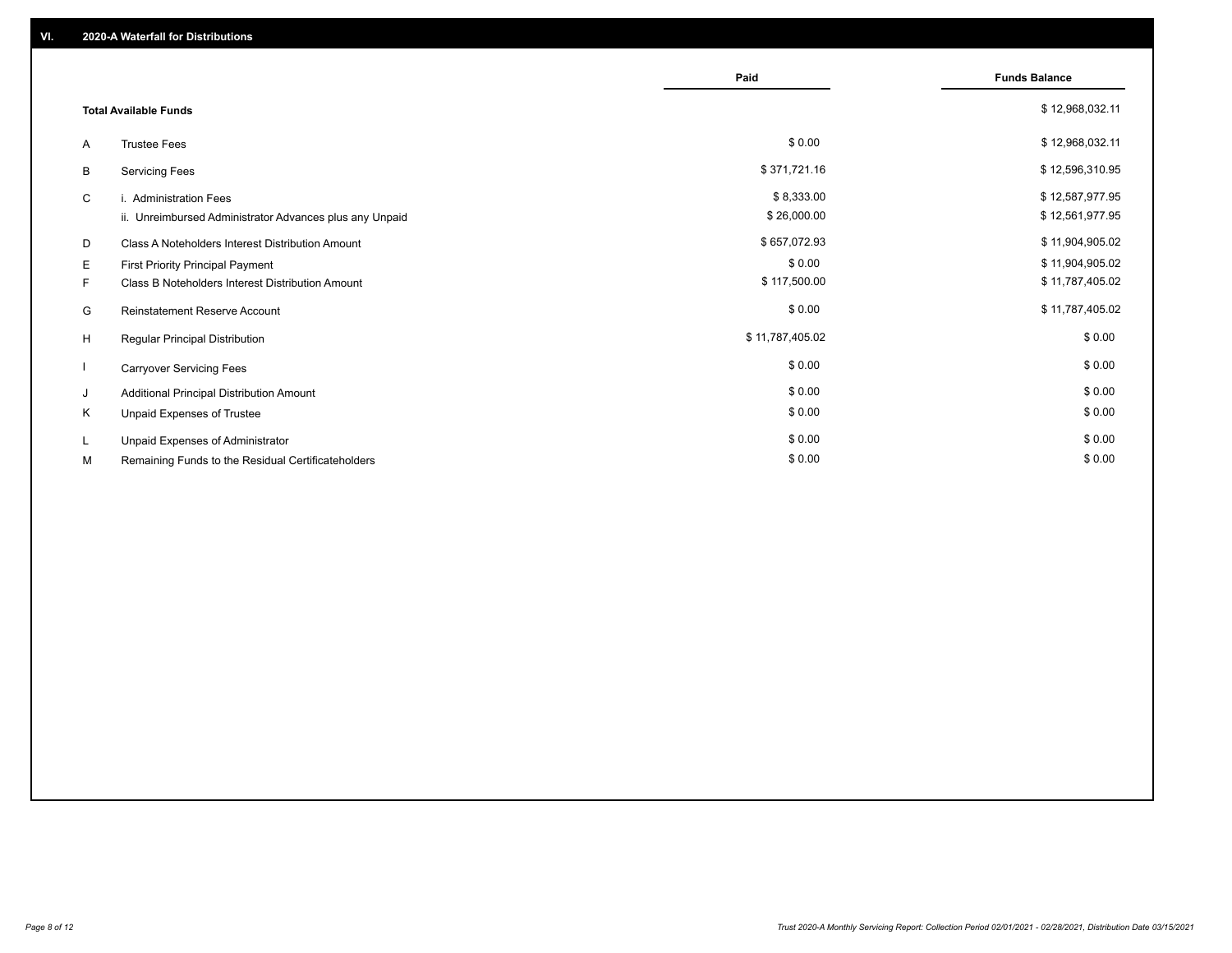| <b>Distribution Amounts</b>                                |                         |                         |                         |
|------------------------------------------------------------|-------------------------|-------------------------|-------------------------|
|                                                            | A <sub>1</sub>          | A2A                     | A <sub>2</sub> B        |
| Cusip/Isin                                                 | 78449UAA6               | 78449UAB4               | 78449UAC2               |
| <b>Beginning Balance</b>                                   | \$87,558,148.16         | \$320,000,000.00        | \$50,000,000.00         |
| Index                                                      | <b>LIBOR</b>            | <b>FIXED</b>            | <b>LIBOR</b>            |
| Spread/Fixed Rate                                          | 0.30%                   | 2.23%                   | 0.83%                   |
| Record Date (Days Prior to Distribution)                   | 1 NEW YORK BUSINESS DAY | 1 NEW YORK BUSINESS DAY | 1 NEW YORK BUSINESS DAY |
| <b>Accrual Period Begin</b>                                | 2/16/2021               | 2/15/2021               | 2/16/2021               |
| <b>Accrual Period End</b>                                  | 3/15/2021               | 3/15/2021               | 3/15/2021               |
| Daycount Fraction                                          | 0.07500000              | 0.08333333              | 0.07500000              |
| Interest Rate*                                             | 0.41225%                | 2.23000%                | 0.94225%                |
| <b>Accrued Interest Factor</b>                             | 0.000309187             | 0.001858333             | 0.000706688             |
| <b>Current Interest Due</b>                                | \$27,071.88             | \$594,666.67            | \$35,334.38             |
| Interest Shortfall from Prior Period Plus Accrued Interest | $\mathsf{\$}$ -         | $\mathsf{\$}$ -         | $\mathsf{\$}$ -         |
| <b>Total Interest Due</b>                                  | \$27,071.88             | \$594,666.67            | \$35,334.38             |
| <b>Interest Paid</b>                                       | \$27,071.88             | \$594,666.67            | \$35,334.38             |
| <b>Interest Shortfall</b>                                  | $\mathsf{\$}$ -         | $\mathsf{\$}$ -         | $\mathsf{\$}$ -         |
| <b>Principal Paid</b>                                      | \$11,787,405.02         | $\mathsf{\$}$ -         | $\mathsf{\$}$ -         |
| <b>Ending Principal Balance</b>                            | \$75,770,743.14         | \$320,000,000.00        | \$50,000,000.00         |
| Paydown Factor                                             | 0.053823767             | 0.000000000             | 0.000000000             |
| <b>Ending Balance Factor</b>                               | 0.345985128             | 1.000000000             | 1.000000000             |

\* Pay rates for Current Distribution. For the interest rates applicable to the next distribution date, please see https://www.salliemae.com/about/investors/data/SMBabrate.txt.

**VII. 2020-A Distributions**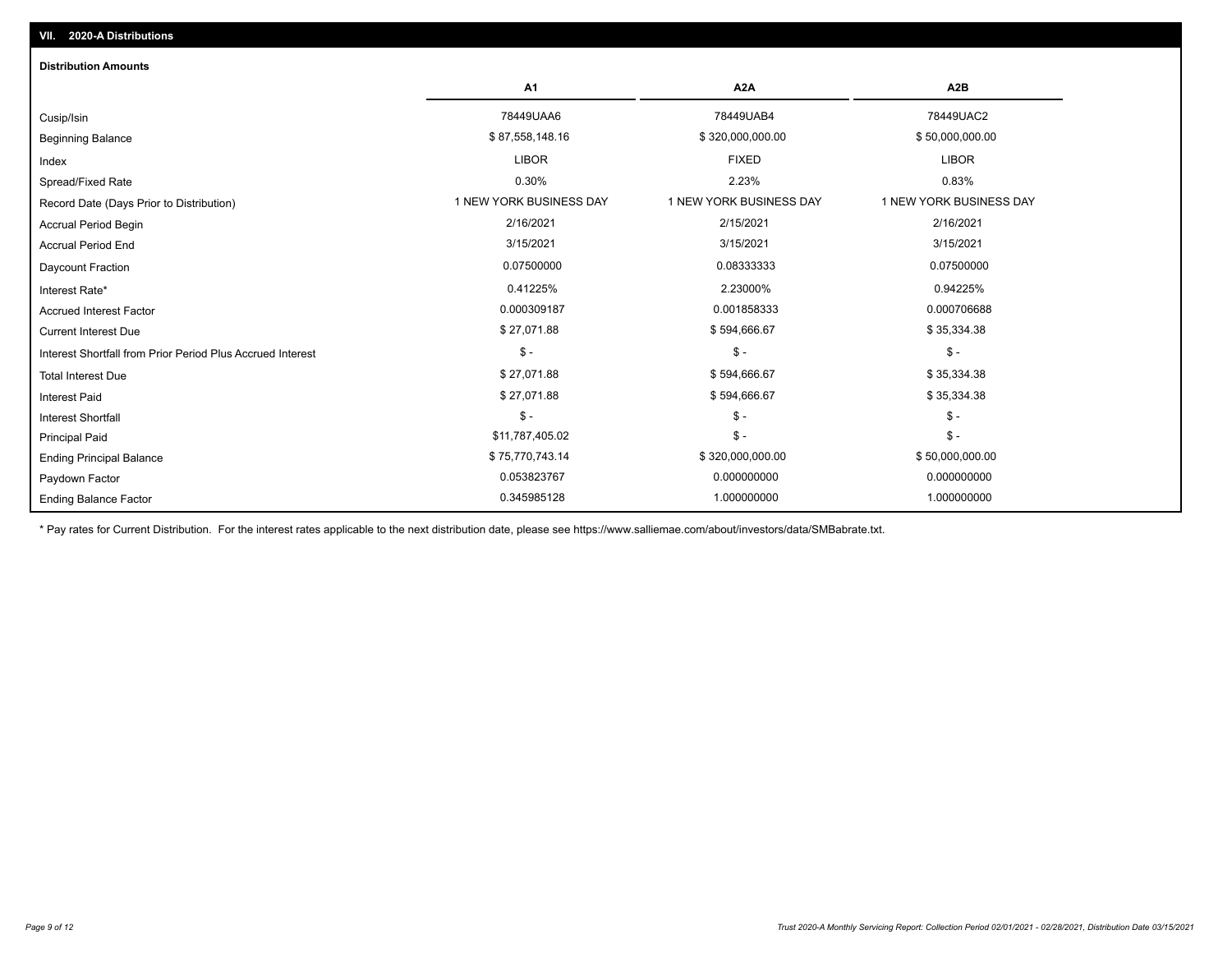| VII. 2020-A Distributions                                  |                         |
|------------------------------------------------------------|-------------------------|
| <b>Distribution Amounts</b>                                |                         |
|                                                            | в                       |
| Cusip/Isin                                                 | 78449UAD0               |
| <b>Beginning Balance</b>                                   | \$47,000,000.00         |
| Index                                                      | <b>FIXED</b>            |
| Spread/Fixed Rate                                          | 3.00%                   |
| Record Date (Days Prior to Distribution)                   | 1 NEW YORK BUSINESS DAY |
| <b>Accrual Period Begin</b>                                | 2/15/2021               |
| <b>Accrual Period End</b>                                  | 3/15/2021               |
| Daycount Fraction                                          | 0.08333333              |
| Interest Rate*                                             | 3.00000%                |
| <b>Accrued Interest Factor</b>                             | 0.002500000             |
| <b>Current Interest Due</b>                                | \$117,500.00            |
| Interest Shortfall from Prior Period Plus Accrued Interest | $\mathsf{\$}$ -         |
| <b>Total Interest Due</b>                                  | \$117,500.00            |
| <b>Interest Paid</b>                                       | \$117,500.00            |
| Interest Shortfall                                         | $\mathcal{S}$ -         |
| <b>Principal Paid</b>                                      | $\frac{1}{2}$           |
| <b>Ending Principal Balance</b>                            | \$47,000,000.00         |
| Paydown Factor                                             | 0.000000000             |
| <b>Ending Balance Factor</b>                               | 1.000000000             |

\* Pay rates for Current Distribution. For the interest rates applicable to the next distribution date, please see https://www.salliemae.com/about/investors/data/SMBabrate.txt.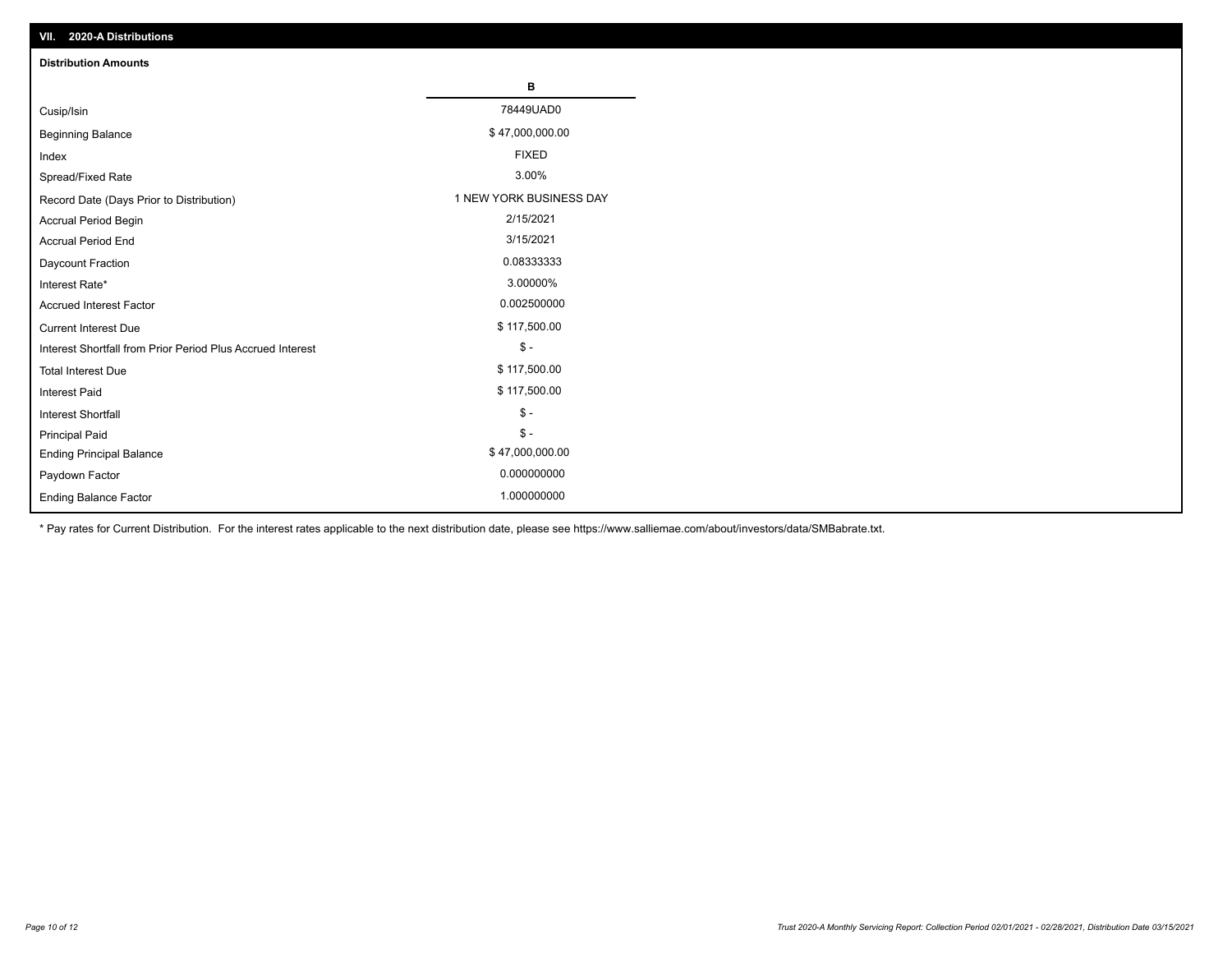#### **Since Issued Total CPR**

$$
\text{total CPR} = 1 - \left(\frac{APB}{PPB}\right)^{\left(\frac{12}{MSC}\right)}
$$

APB = Actual period-end Pool Balance PPB = Projected period-end Pool Balance assuming no prepayments and no defaults Pool Balance = Sum(Principal Balance + Interest Accrued to Capitalize Balance) MSC = Months Since Cut-Off

#### **Since-Issued Total Constant Prepayment Rate (CPR)**

Since-Issued Total CPR measures prepayments, both voluntary and involuntary, for a trust student loan pool over the life of a transaction. For each trust distribution, the actual month-end pool balance is compared against a month-end pool balance originally projected at issuance assuming no prepayments and defaults. For purposes of Since- Issued Total CPR calculations, projected period end pool balance assumes in-school status loans have up to a six month grace period before moving to repayment, grace status loans remain in grace status until their status end date and then to move to full principal and interest repayment, loans subject to interim interest or fixed payments during their in-school and grace period continue paying interim interest or fixed payments until full